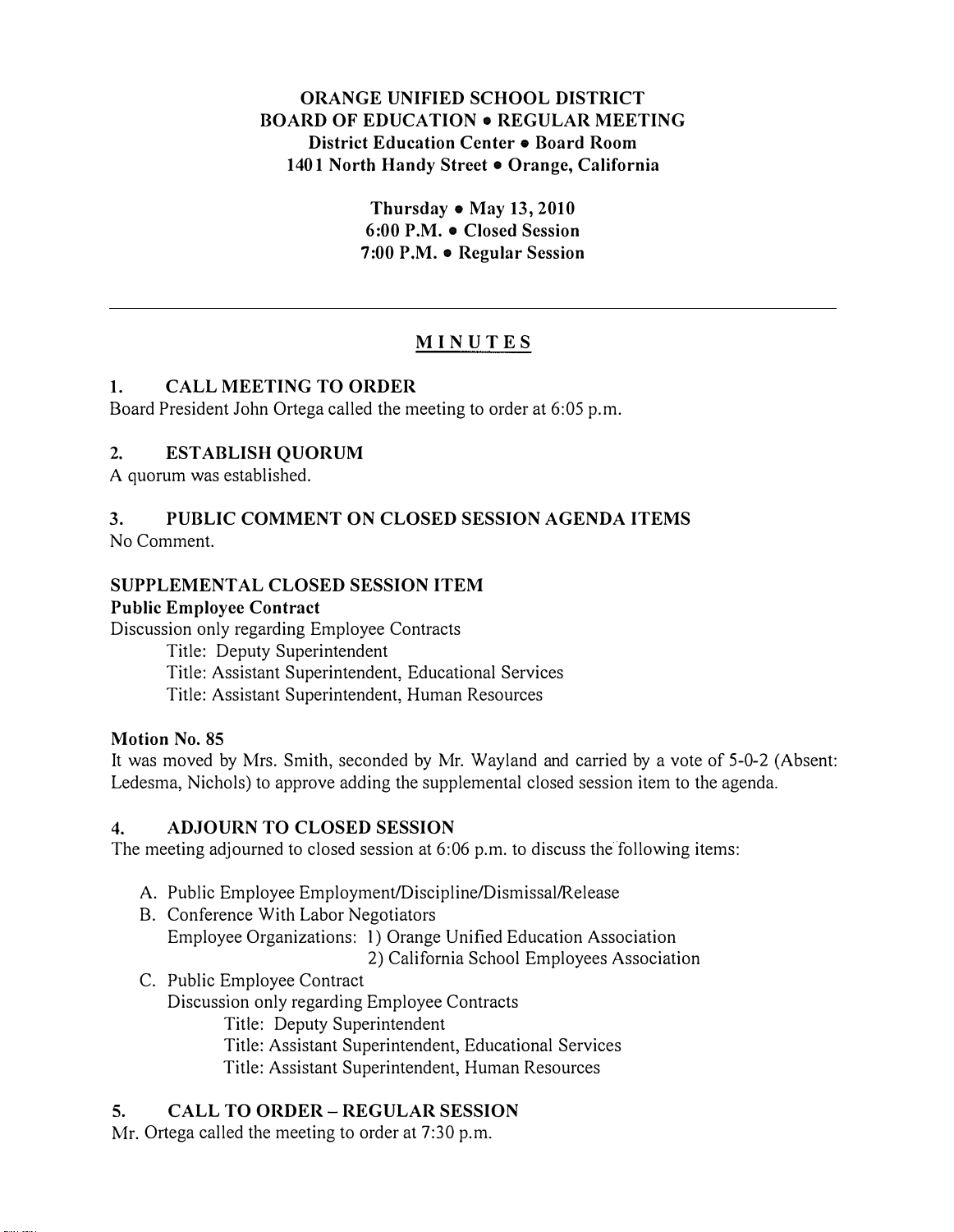# 6. PLEDGE OF ALLEGIANCE

Lt. Col. Joe Ruthenberg introduced the Orange High School Marine Crops Junior ROTC, who conducted the presentation of colors, and invited the audience to join together in reciting the Pledge of Allegiance.

Mr. Ortega congratulated Lt. Col. Ruthenberg on his upcoming retirement and acknowledged his outstanding contribution and dedication to the students at Orange High School and the Junior ROTC Program.

# 7. REPORT OF CLOSED SESSION DECISIONS

No action was taken.

# 8. ADOPTION OF AGENDA

#### Pulled Item

With regard to Item 14.1 of the Consent Agenda, the textbook approval request for Trigonometry was pulled.

#### Motion No. 86

It was moved by Mrs. Smith, seconded by Mrs. Nichols, and carried by a vote of 7-0 to adopt the May 13,2010 agenda, minus the approval of Trigonometry in Item 14.1.

Mrs. Moffat called for a moment of silence for Linda Zakaryan, a teacher of Orange Unified School District who passed away at the end of April.

# 9. ANNOUNCEMENTS AND ACKNOWLEDGMENTS

#### Item 9.A. Superintendent's Report

Dr. Dreier introduced Dr. Gunn Marie Hanson, the incoming Assistant Superintendent of Educational Services, who is currently the Associate Superintendent, Curriculum and Instruction, for the Compton Unified School District. She has accomplished many other administrative positions in the past. She holds a Ph.D. in International and Intercultural Education and a Master of Science in Educational Administration from the University of Southern California. Additionally, Dr. Hansen has a Bachelor of Science degree in Developmental Psychology from Tulane University.

#### Item 9.B. Board Presidents Report

No report

#### Item 9.C. Board Recognition of Students, Staff and Community

#### (i) Cadet 1<sup>st</sup> Lieutenant Laura Esquivel, SOAR California Cadet of the Year

Mr. Ortega invited Lt. Col Ruthenberg to the podium to introduce Cadet 1<sup>st</sup> Lieutenant Laura Esquivel, Sons of the American Revolution (SOAR) California Cadet of the Year for 2010. Lieutenant Esquivel delivered the speech she presented at the SOAR California State Convention in Sacramento on April 10.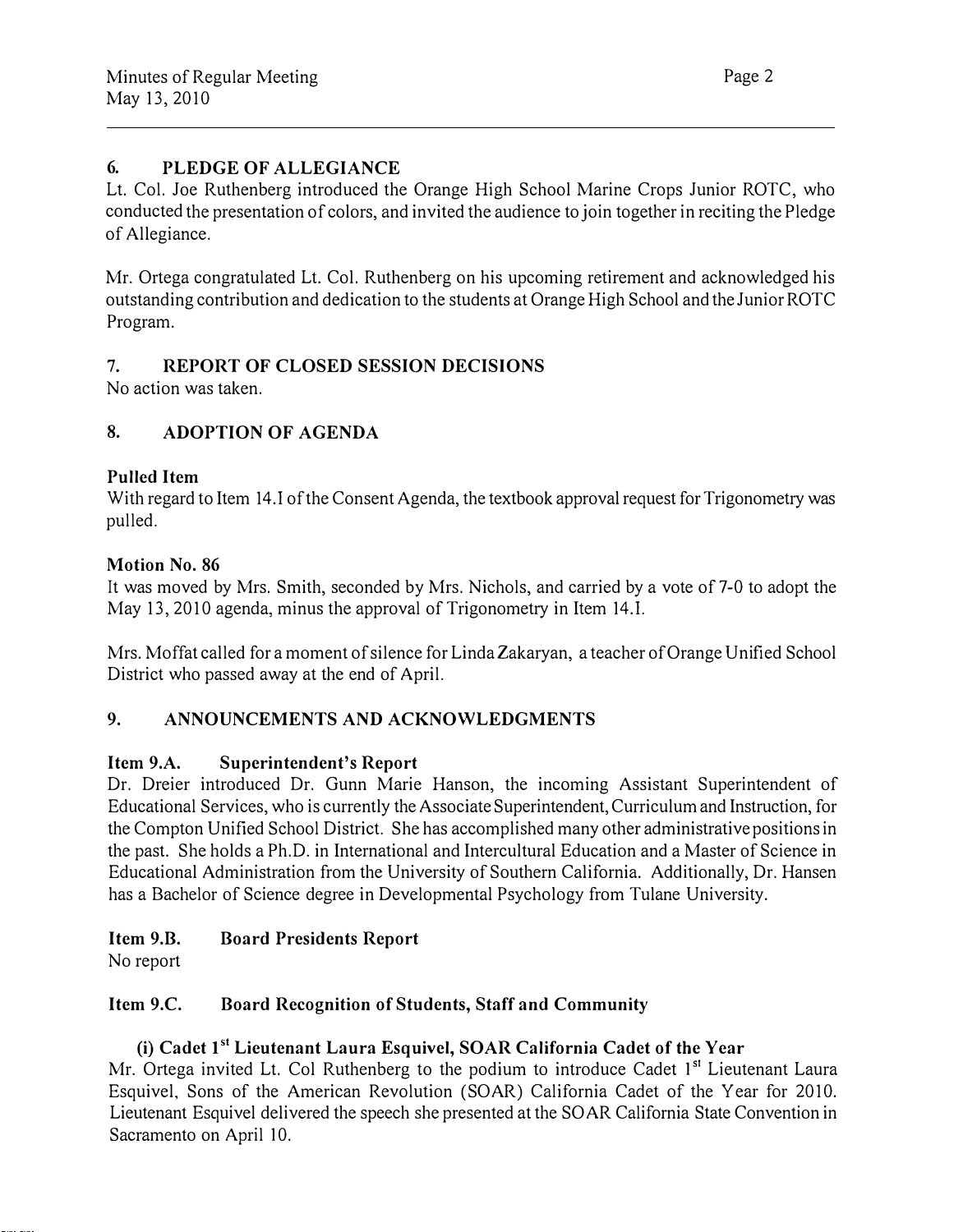# Item 9.D. State of the School Report- Portola Middle School

James Endersby, Madelyn Wilkins, Rodrigo Ramirez, Oscar Robles, and Chance Leon, student representatives from Portola Middle School, presented information and updates regarding student and activities at Portola School.

# Item 9.E. Board Proclamation: Classified School Employee Week

The Board of Education officially proclaimed May 17-21, 2010 as Classified School Employee Week in the District. On behalf of the Board of Education, Mr. Ortega presented the proclamation to John Miller, California School Employees Association (CSEA) President, who accepted the proclamation on behalf of all OUSD classified employees.

Mrs. Moffat congratulated all the Employees of the Year for the District-classified, certificated and administrators.

Dr. Deligianni congratulated El Rancho Charter Middle School and Santiago Charter Middle School for doing such a wonderful job on the Orange County Academic Pentathlon.

# 10. APPROVAL OF MINUTES

None

# 11. PUBLIC COMMENT: Non-Agenda Items

# Speakers

Larry Cohn, co-chair of EI Modena Grad Night, stated the imperative need for community support in helping the school to provide for the 21<sup>st</sup> grad nite for El Modena students. To raise money, the committee is raffling of a 2010 Kia Soul for \$25/ticket.

# 12. ACTION ITEMS

# Item 12.A. Charter School Renewal Petition, Santiago Charter Middle School

On April 12, 2010, the Orange Unified School District received a charter school renewal petition from the Santiago Charter Middle School. Education Code Section 47607 provides that a charter granted by a school district governing board may be renewed one or more subsequent times by that entity. Each renewal shall be for a period of five years. The Board of Education held a public hearing with respect to the renewal petition from Santiago School. Several speakers provided input at the public hearing.

District staff has provided a review of the renewal petition from Santiago School. Based upon said review, District staff has found that the charter school renewal petition from Santiago School meets the criteria for renewal as outlined in Education Code Section 47607. In addition to the charter, a separate memorandum of understanding regarding the operation of the Santiago Charter Middle School remains in effect from the previous charter. Following Board action on the charter renewal petition, appropriate revisions to the existing memorandum of understanding may be considered and presented to the Board of Education at a future meeting as necessary.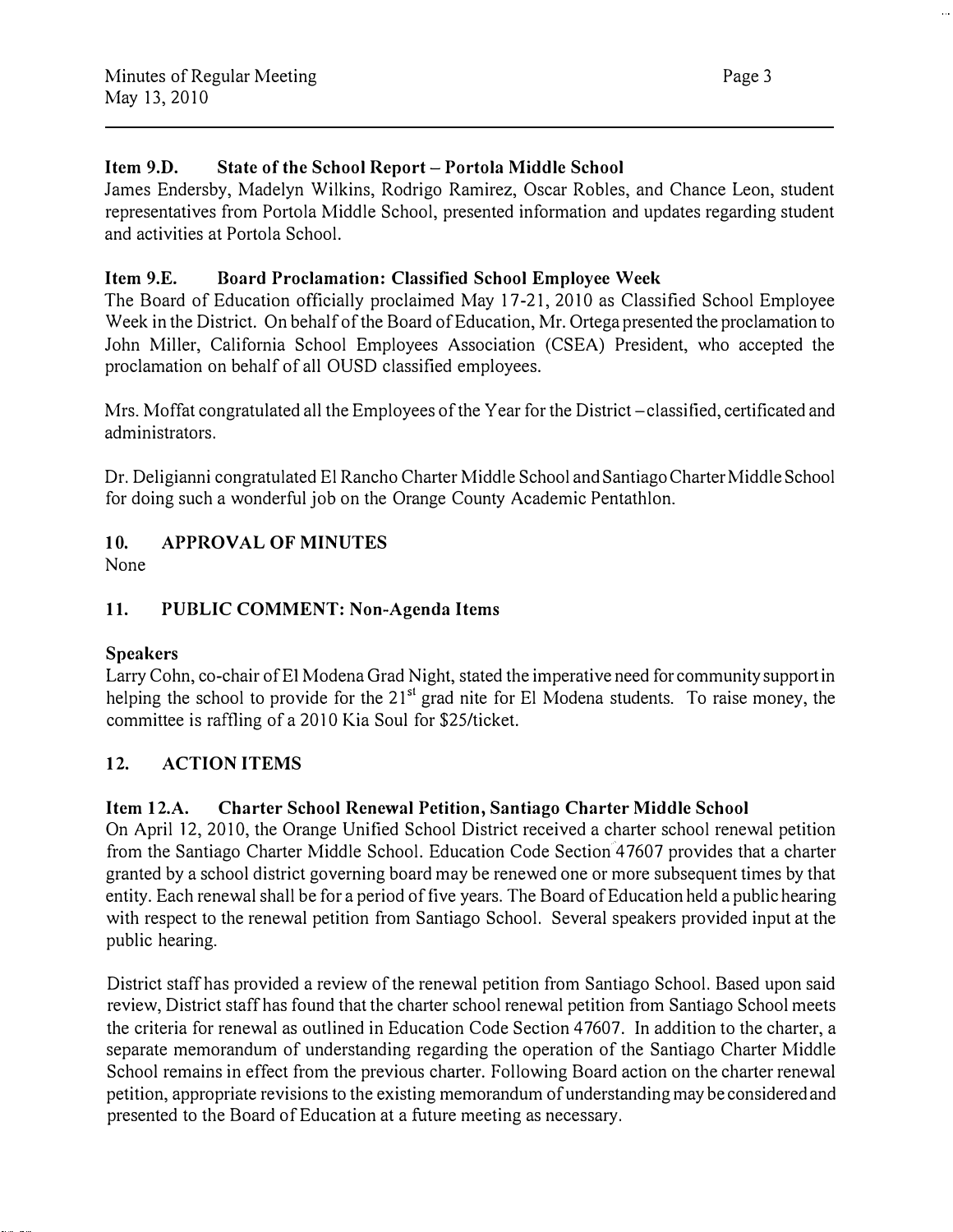### Speakers

The following individuals spoke in support and on behalf of the Santiago Charter Middle School charter renewal:

- 1. Robyn Tunstall, former teacher and Charter Board member
- 2. Mary Henry, School Principal
- 3. Larry Cohn, former President of the Charter Board

# Motion No. 87

It was moved by Mrs. Nichols and seconded by Mrs. Smith to renew the charter for Santiago Charter Middle School for a period of five years, to commence on July I, 2010.

# Board Member Comments

Mrs. Moffat briefly commented on the charter renewal process, akin to a pass/fail process, as outlined in the law. She noted that the school is exemplary and congratulated the school for the quality of instruction, dedication of teachers and staff, parent involvement and community support. Mrs. Moffat added that even when you have an excellent organization, there are always ways to improve upon what's going on. She shared that "all board members need specific and ongoing training to maximize their ability to be fully functioning members of a charter board." Her input was "to congratulate the charter for the training that is going on and to encourage them to make sufficient and ongoing effort at continuing involvement of board members." Mrs. Moffat expressed her appreciation to Mrs. Henry for her time to discuss this matter.

Motion No. 87 carried by a vote of 7-0 to renew the charter for Santiago Charter Middle School for a period of five years, to commence on July 1, 2010.

Item 14.B. Proposed Board Policy Revision – BP 6112, School Day – Second Reading This proposed update to Board Policy 6112, School Day, would allow extended-day kindergarten as an option for individual schools in the District based on collective bargaining agreements. The proposed update to would also allow extended-day kindergarten for the entire District based on the outcome of negotiations. EC Section 8973 allows schools to offer extended-day kindergarten if both of the following conditions are met:

- 1. The kindergarten program does not exceed the length of the primary school day, and
- 2. The extended-day kindergarten program takes into account ample opportunity for both active and quiet activities with an integrated, experiential, and developmentally appropriate educational program.

# Motion No. 88

It was moved by Mrs. Smith, seconded by Mrs. Nichols, and carried by a vote of 7-0 to adopt the attached proposed revision to Board Policy 6112, School Day, for a second and final reading.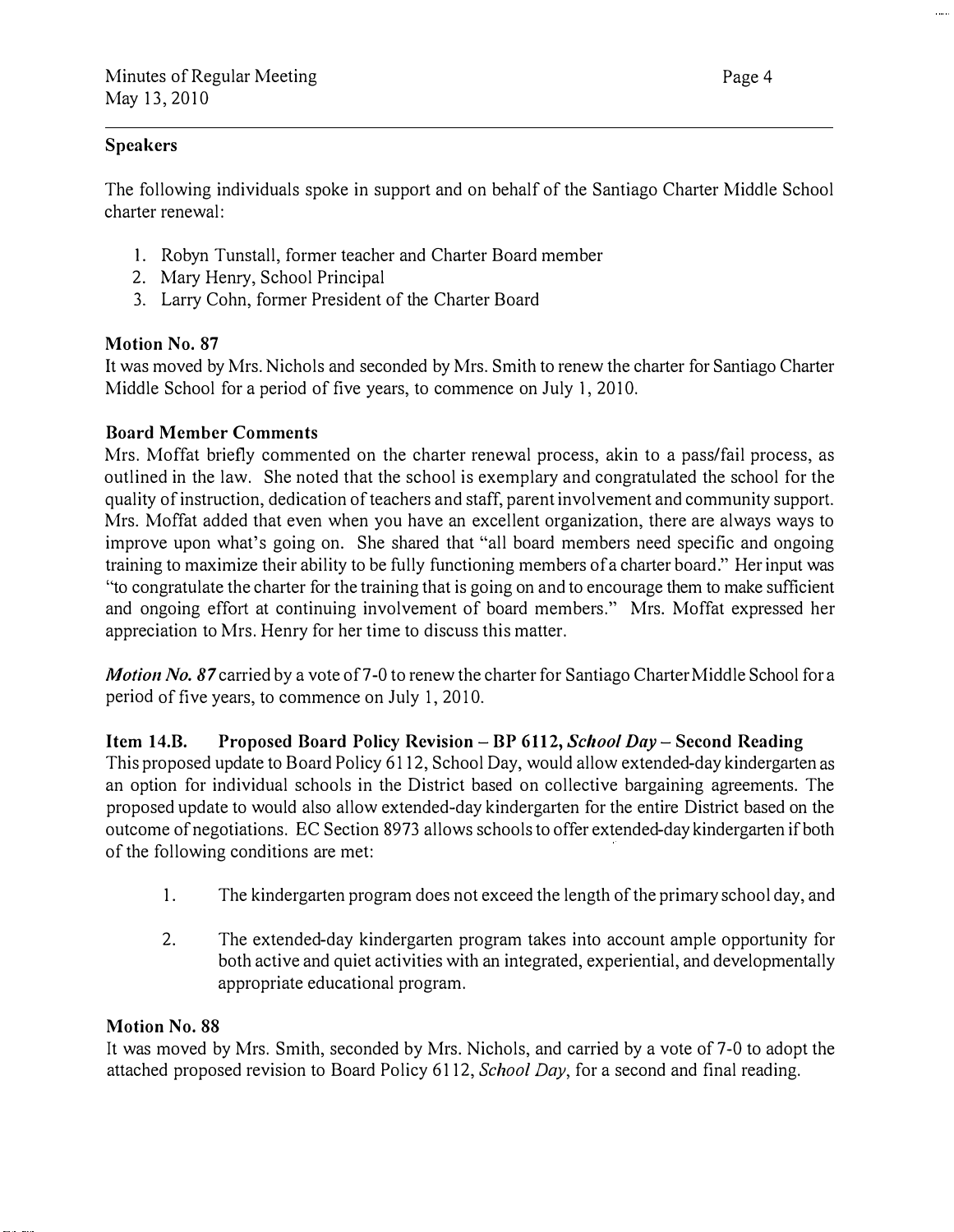# 13. INFORMATION/DISCUSSION ITEMS

Item 13.A. Public Hearing- Orange Unified Education Association (OUEA) Proposal The Board held a Public Hearing to receive input on the Orange Unified Education Association's initial proposal to the District for 2010-2011 reopener negotiations.

#### Public Hearing

The Board President closed the regular meeting of the Board of Education and opened the public hearing at 8:19 p.m.

# Speakers

Whitney Amsbary, OUEA President, stated that OUEA is well aware of the fiscal constraints placed on the District by the poor leadership in Sacramento. OUEA looks forward to coming to a timely agreement with the District. The relationship between the teachers and the District has grown and the hope is to continue the development of an equal partnership.

The Board President closed the public hearing and reopened the regular Board of Education meeting at 8:20 p.m.

# 14. CONSENT ITEMS

# Motion No. 89

It was moved by Mr. Smith, seconded by Mrs. Nichols, and carried by a vote of 7-0 to approve the consent items.

#### Item 14.A. Gifts

The following gifts and attached list of cash donations totaling \$64,691.09 was donated to the District for use as indicated. A letter of appreciation will be forwarded to the benefactors.

- 32 stage/riser units, 6 stage/riser cadies, 20 straight guardrails to be used for various musical productions at Villa Park High School, donated by VPHS Student Body
- \$250 for new library books for Anaheim Hills Elementary School, donated by Anaheim Hills Rotary Club

# Item 14.B. Purchase Orders List

The Board approved the Purchase Order List dated April 12, through May 2, 2010 in the amount of \$734,051.78. See attached Purchase Orders Lists.

# Item 14.C. Warrants List

The Board of Education approved the Warrants List dated April 12, through May 2, 2010 in the amount of \$5,098,561.96. See attached Warrants List.

# Item 14.D. Contract Services Report- Administrative Services

The following contract services for Administrative Services were approved: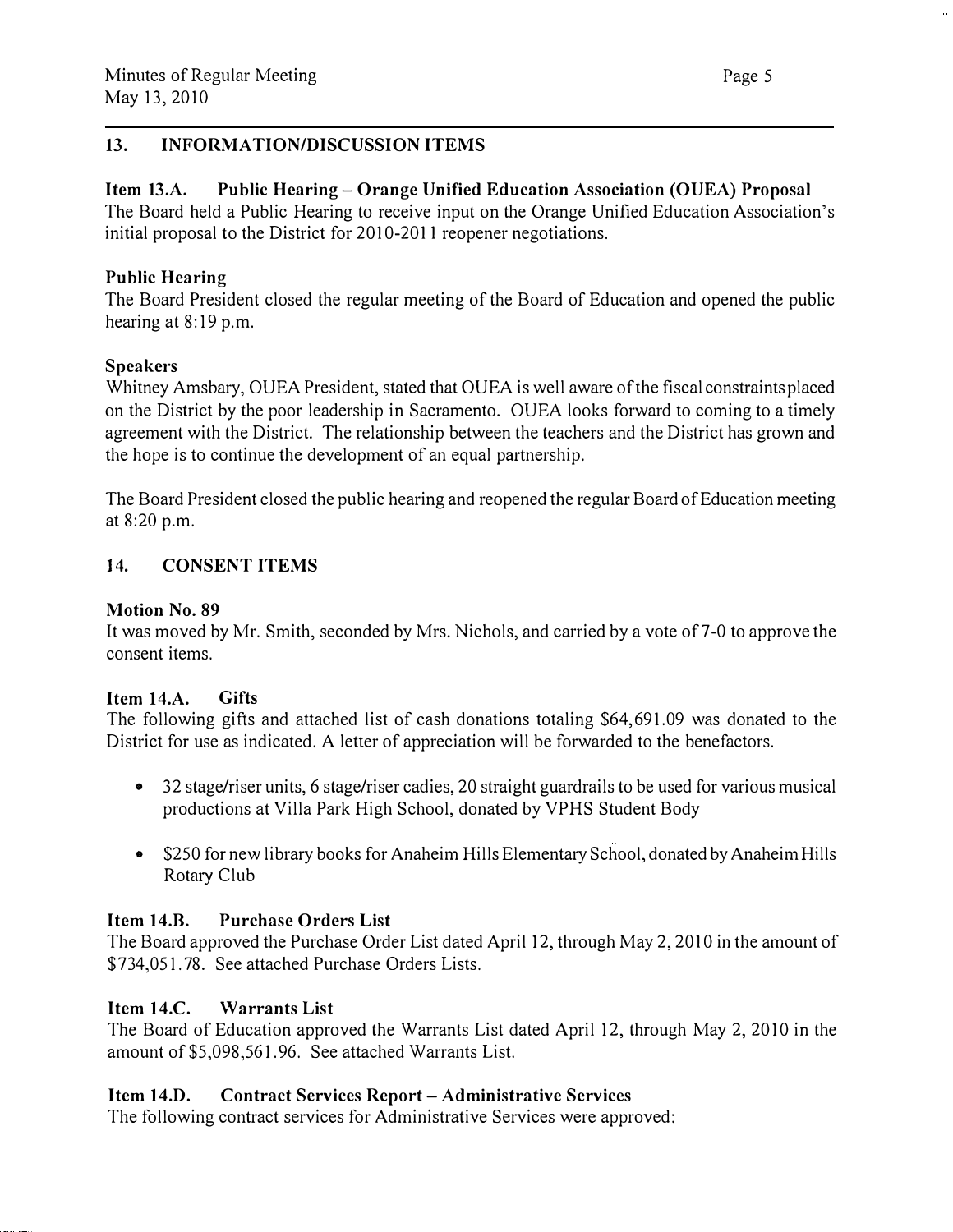#### BRAAKSMA CONSTRUCTION INC. / OUSD BID NO. 615

Bid No. 615 is for the HV AC Replacement and Installation at McPherson School- Buildings 500 and 600. As required by Public Contract Code, the District advertised in the Orange City News on March 18 and March 25, 2010. In addition to the required Public Notice, sixty (60) vendors and four (4) plan rooms were notified as well as posted on the District website. Six (6) vendors submitted bids which were opened on April 22, 2010 at 9:00 a.m. It is recommended that the Board of Education award Bid No. 615- HVAC Replacement and Installation at McPherson School to the lowest responsible bidder, Braaksma Construction Inc. Building 500 ..................................................... \$151,500

#### GORM INC./MVUSD BID NO. 2008-09-18

Public Contract Code Section 20118 allows school districts the opportunity to utilize competitively bid contracts from other public agencies. Moreno Valley Unified School District's (MVUSD) Bid No. 2008-09-18 for custodial supplies, awarded to Gorm Inc., provides competitive pricing and has been made available for use to all public agencies and school districts. Staff has determined that it is in the best interest of the District to utilize Bid No. 2008-09-18 between MVUSD and Gorm Inc., inclusive of future contract renewal options, through June 30, 2012, for the acquisition of custodial supplies. This is not a request for any additional budgetary appropriation. Expenditures are made from all sites, programs, and department budgets. (L. Davis)

# J.D. DIFFENBAUGH, INC.

The District awarded Bid No. FC6019 - Modernization - Yorba Middle School to J.D. Diffenbaugh, Inc., on June 18, 2009. Change Order 1.d does not add any value to the contract, and Change Order 2.e decreases the value of the contract. Change Order 3 increases the value of the contract. This Change Order falls within the allowable maximum per the Public Contract Code. The cost and scope were reviewed and found to be reasonable by the architect, construction manager and staff. These change orders do not add any time to the contract.

Special Reserve/Capital Projects...................................\$2,608

# OFFICE DEPOT, PIONEER STATIONERS, INC., SCHOOL SPECIALTY, AND SOUTHWEST SCHOOL & OFFICE SUPPLY / SAUSD BID NO. 12-08

Public Contract Code Section 20118 allows school districts the opportunity to utilize competitively bid contracts from other public agencies. Santa Ana Unified School District's (SAUSD) Bid No. 12- 08 for instructional and office supplies, awarded to Office Depot, Pioneer Stationers, Inc., School Specialty, and Southwest School & Office Supply provides competitive pricing and has been made available for use to all public agencies and school districts. Staff has determined that it is in the best interest of the District to utilize Bid No. 12-08 between SAUSD and Office Depot, Pioneer Stationers, Inc., School Specialty, and Southwest School & Office Supply through March 31, 2011, for the acquisition of instructional and office supplies. This is not a request for any additional budgetary appropriation.

# Item 14.E. Personnel Report

The Board approved the attached Personnel Report.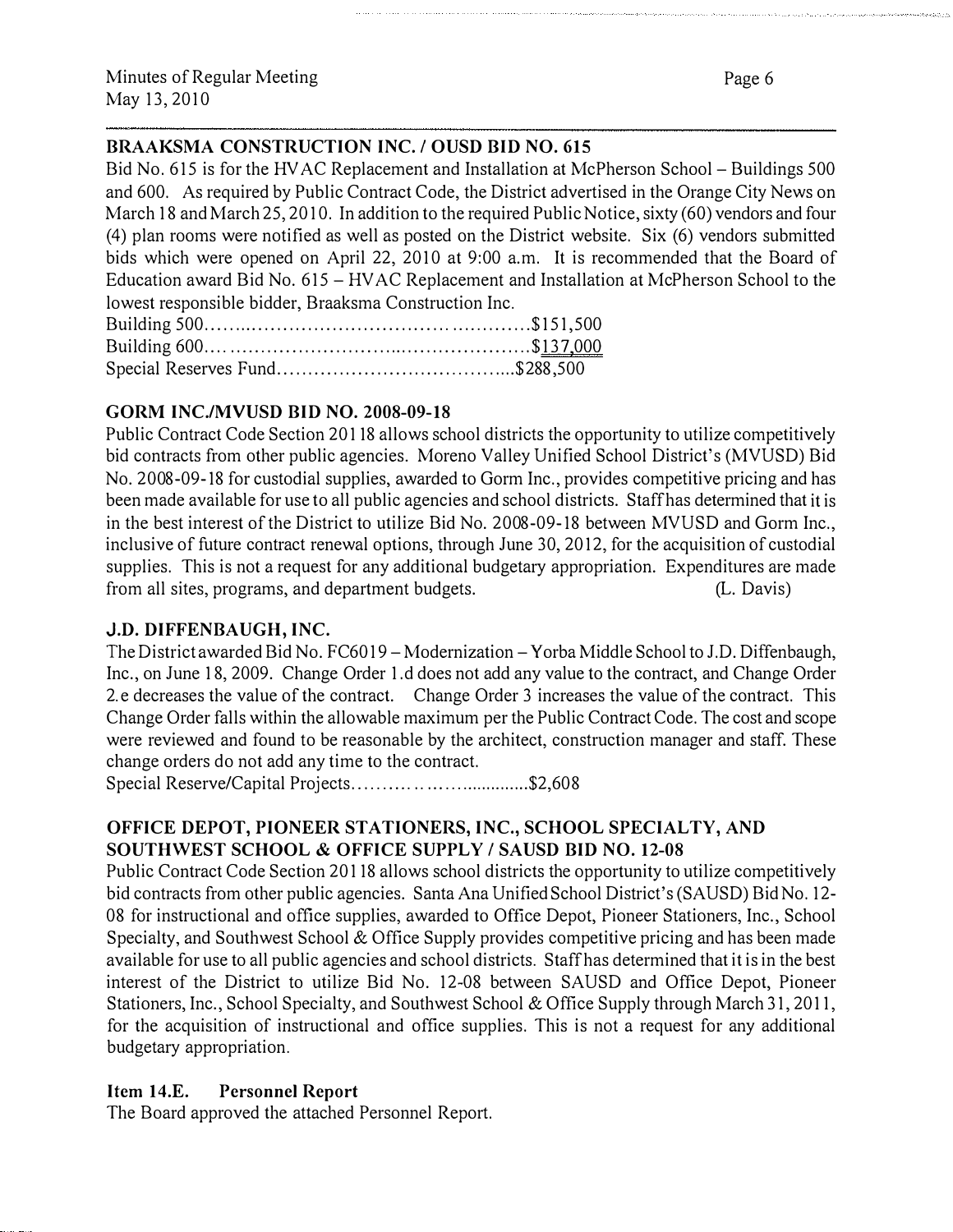#### Item 14.F. Contract Services Report- Educational Services

The following contract services for Educational Services were approved:

#### TITLE VII NATIVE AMERICAN PROGRAM STUDENTS K-12 RECOGNITION

On April 22, 2010, the Board of Education approved performances of traditional Native American storytellers and singers from the San Juan Capistrano Juaneno Band of Mission Indians. Jackson (Trolling Thunder Tahuka) Nunez is unable to perform at the Native American Senior Recognition on Tuesday, May 18, 2010 as previously approved.

The Board item is revised to remove Jackson (Trolling Thunder Tahuka) Nunez, and add Native American dancers and singers from the "Journeys to the Past," performers from California's Acjachemen Nation, as well as the other previously approved Native American storytellers and singers from the San Juan Capistrano Juaneno Band of Mission Indians. Traditional Native American Dancers will provide an educational experience and cultural exchange. The presenters will be paid on a sliding scale according to their performance. Fiscal impact will be the expenditure of restricted categorical funds.

# KIDTRIBE

KidTribe will present an assembly for the Child Development Services School Age Care Program parent pay summer camp program. The Hoopapalooza fitness assembly presented by KidTribe will inspire the children to move and make healthy choices in conjunction with the overall summer theme of"Let's Move." The assembly will take place on July 8, 2010 for approximately 500 children. Child Development. ................. not-to-exceed ................... . ...... \$1 ,600

#### WHEELS OF FREESTYLE, INC.

Wheels of Freestyle Inc. will present an assembly for the Child Development Services School Age Care parent pay summer camp program. The assembly will be presented by professional BMX riders only. The assembly is designed to inspire and motivate the children to live healthy, set goals, helmet safety and to Dream Big! The assembly will take place on July 30, 2010 for approximately 500 children.

Child Development.. .............. not-to-exceed ............ . ................. \$999

#### Item 14.G. Study Trips

The following study trips were approved by the Board of Education:

# Canyon Rim Elementary - 5<sup>th</sup> Grade Class - Riley's Farm - Oak Glen - May 19 - 20, 2010

The study trip was originally approved by the Board of Education on January 21, 2010, but due to severe weather, the dates have changed. The fifth grade students from Canyon Rim Elementary School, under direction of Aleshia Sacks, will travel to Riley's Farm on May 19-20. The students will have the opportunity to participate in a "living history adventure tour." Students will be reenacting past events in America's history, with special attention to the Revolutionary War. Participation in this trip aligns to the California Standards for  $5<sup>th</sup>$  grade History/Social Studies. Students attending the program are responsible for the cost. There is no impact to the general fund. The student cost may be supplemented by funds donated from individual parent organizations. The cost will not exceed \$135 per student, and scholarships are available.

Villa Park High School-Future Business Leaders of America (FBLA)- Modesto. CA-June 27-30. 2010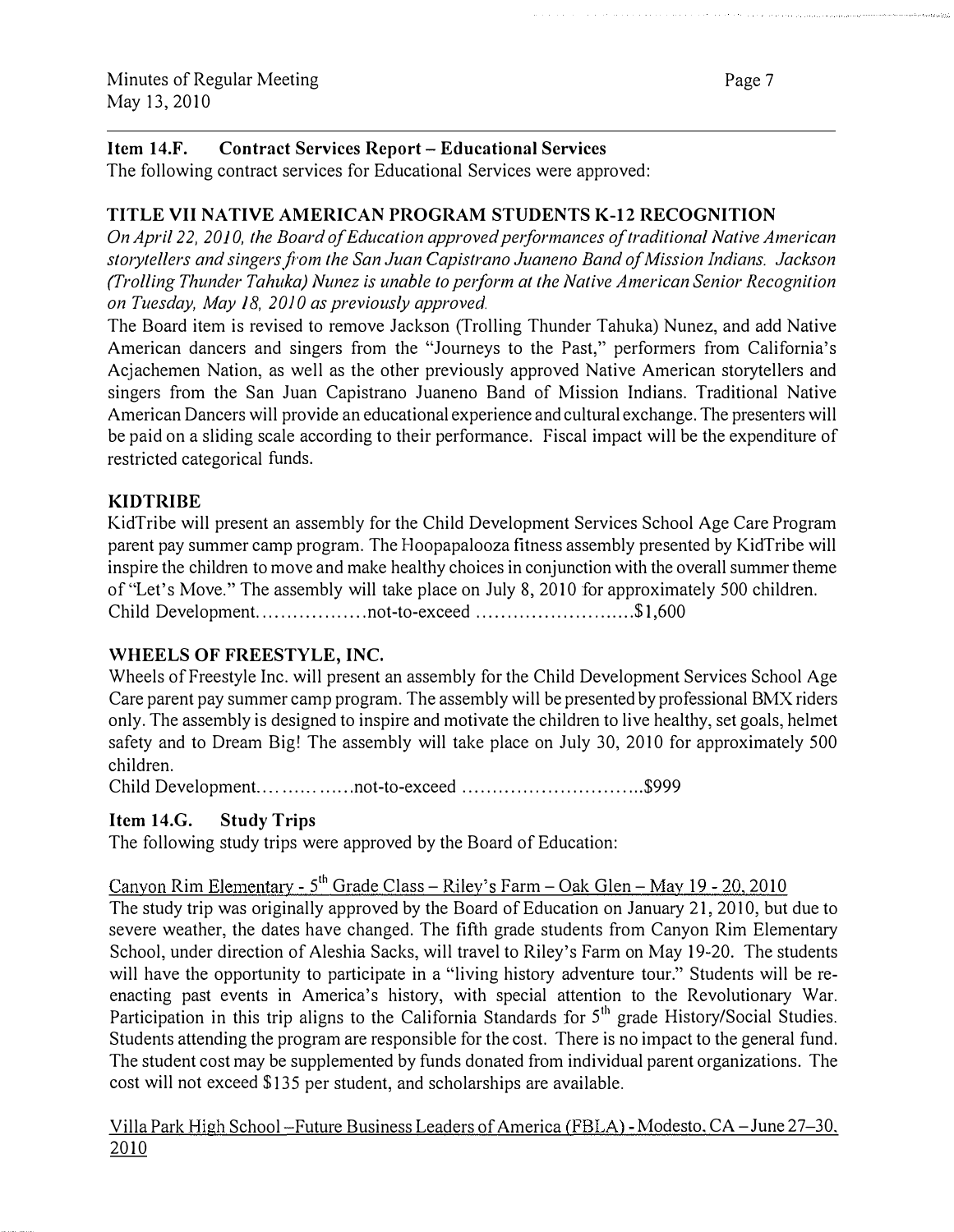Page 8

Villa Park High's Future Business Leaders of America (FBLA) Chapter under the direction of Theresa Hagelbarger, will travel to Modesto to participate in the FBLA Leadership Summit during summer break. Participating students have been elected or appointed as Southern California FBLA Section Officers and the summit will provide training and leadership skills to educate and enhance their business training. One female and one male student will be accompanied by one female and one male adult chaperone and will stay at the Holiday Inn Express, Modesto. Transportation will be provided by Mrs. Hagelbarger who will have an approved District driver certificate on file prior to the trip. There is no cost per student. Students will not miss any school days. A substitute will not be required.

# McPherson Magnet School – Eighth Grade Class – Toyon Bay, Catalina Island – September 10–12. 2010

McPherson Magnet's eighth grade class, under the direction of Lynne Palucki, will travel to the Catalina Island Marine Institute (CIMI) in Toyon Bay, Catalina. Students will gain an understanding of marine life, algae, animal classification, and ecosystems, as well as the history of Catalina. The hands-on interactive program also emphasizes teamwork and cooperation. Forty male and forty female students will be accompanied by two male and four female adult chaperones, in addition to site provided chaperones, and will stay in dormitories at the CIMI. Transportation will be provided by District bus to Pierpoint Landing in Long Beach for departure on Catalina Classic Cruises. The cost per student is \$285 and scholarships are available. Students will miss one school day. A substitute will be required for three teachers. Bus transportation and substitutes will be reimbursed through student fundraisers.

# Item 14.H. California Technology Assistance Project

The Board accepted the California Technology Assistance Project Grant funds totaling \$22, 183.

# Item 14.1. Textbook Adoptions- 30-Day Public Review

The Board placed the attached list of textbooks on display for the 30-day review period to be considered for adoption at the July Board meeting.

# Item 14.J. Expulsion of Student: Case No. 09-10-43

The Board upheld the administrative recommendation.

# Item 14.K. Expulsion of Student: Case No. 09-10-44

The Board upheld the administrative recommendation.

#### Item l4.L. Expulsion of Student: Case No. 09-10-47 The Board upheld the administrative recommendation.

#### Item l4.M. Expulsion of Student: Case No. 09-10-48 The Board upheld the administrative recommendation.

Item 14.N. Expulsion of Student: Case No. 09-10-49 The Board upheld the administrative recommendation.

# Item 14.0. Contract Services Report- Pupil Services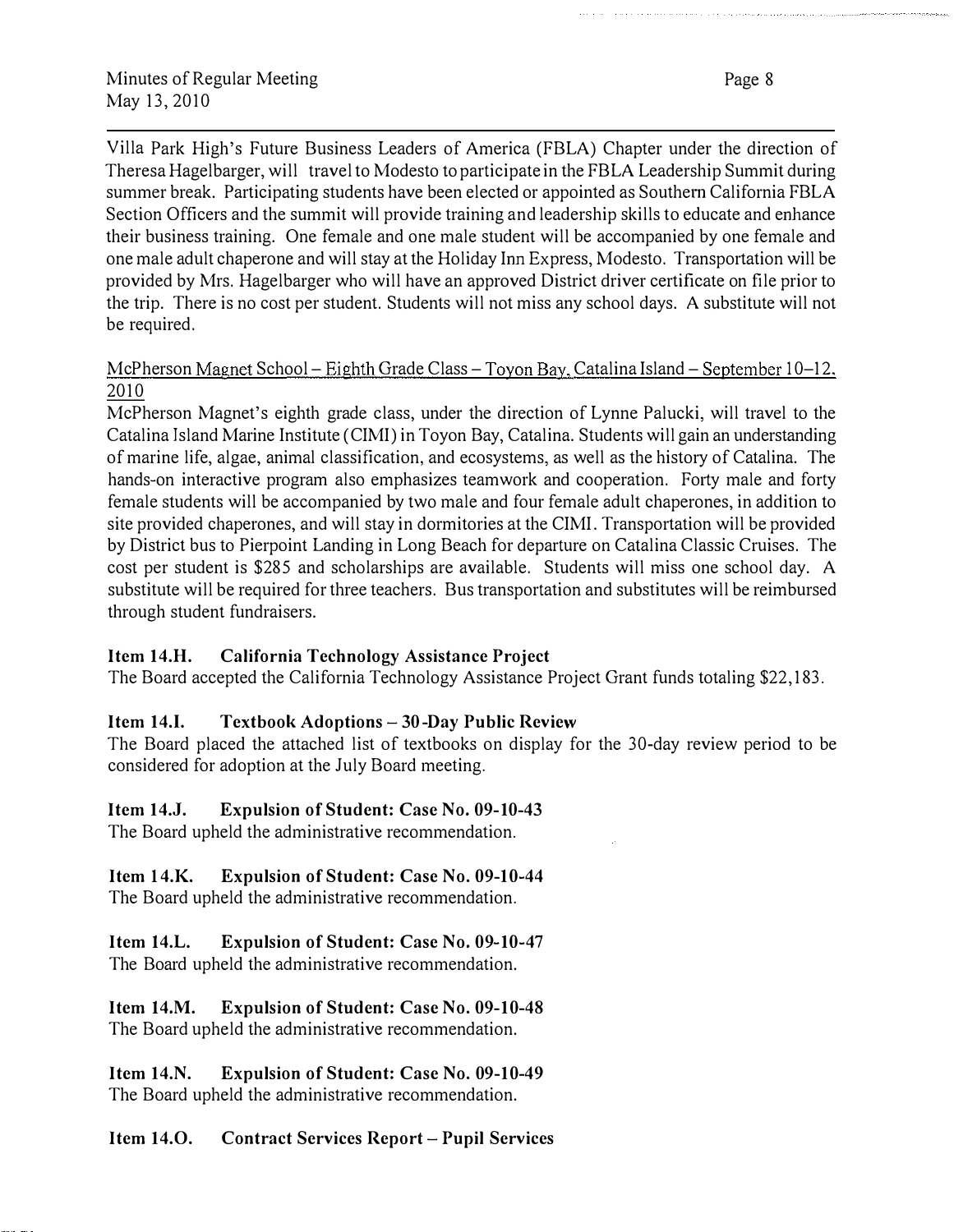Page 9

.<br>List to a test considerable to a final considerable considerable completed the test that the test of the second

The Board approved the Contract Services Report- Pupil Services as follows:

# HELP FOR BRAIN INJURED CHILDREN (HBIC)

Services are required to provide special education and/or related services to individuals with exceptional needs during the 2009-10 school year. Special Education . . . . . . . . not to exceed . . . . . . . . . \$8,200

and the state

# LEANN SCHOUTEN, MS, CCC-SLP

Services are required to provide speech assessments, consultation and direct services to individuals with exceptional needs during the 2009-10 school year and extended year. Special Education . . . . . . . . not to exceed . . . . . . . . \$10,000

# SHILOH TREATMENT CENTER

Services are required to provide assessments, consultations and/or related services to individuals with exceptional needs during the 2009/10 school year. Special Education ......... not to exceed .........\$18,000

# STEPPING STONES THERAPY, INC

Services are required to provide related services to special education students, as required by law, during the 2009-2010 school year and extended year. Special Education . . . . . . . . not to exceed . . . . . . . . \$30,000

# YELLOWSTONE BOYS & GIRLS RANCH

Services are required to provide special education and/or related services to individuals with exceptional needs during the 2009-10 school year. Special Education . . . . . . . . not to exceed . . . . . . . \$15,000

Item 14.P. Approval of Contracts for Employment of Deputy Superintendent, Assistant Superintendent, Educational Services and Assistant Superintendent, Human Resources The Board approved the Contracts for Employment of:

- 1) Deputy Superintendent - Michael L. Christensen
- 2) Assistant Superintendent, Educational Services - Gunn Marie Hansen, Ph.D.
- 3) Assistant Superintendent, Human Resources - William E. Kissee

15. PUBLIC COMMENT: Non-Agenda Items None